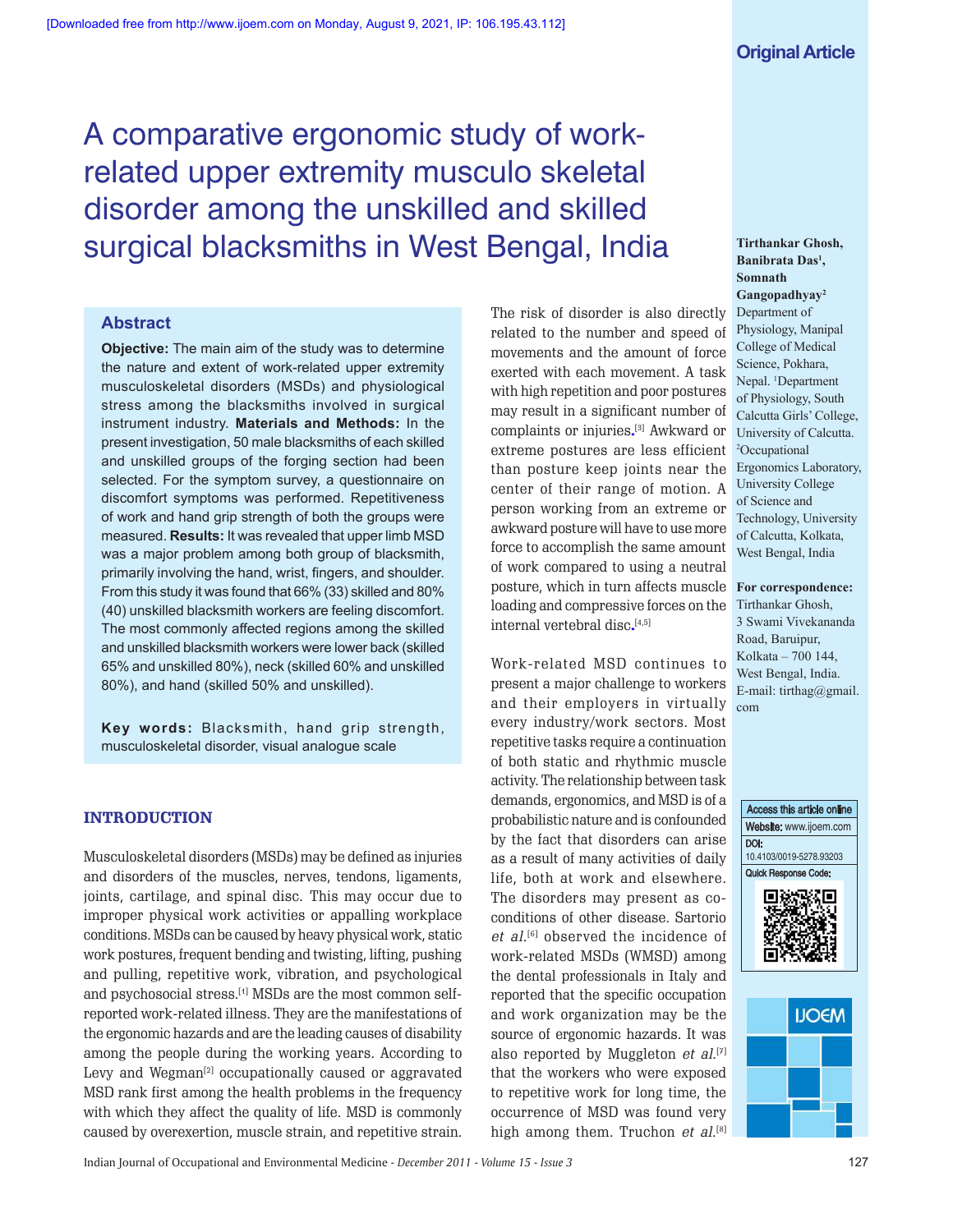found that Canadian workers are frequently going for sick leave due to recent occupational low back pain. Crouch<sup>[9]</sup> suggested that handgrip strength is a useful diagnostic tool to determine work-related upper extremity MSDs like Carpal Tunnel Syndrome (CTS). Decreased grip strength may make it difficult to form a fist, grasp small objects, or perform other manual tasks.

The manufacture of surgical instruments is one of the leading small-scale industrial sectors in West Bengal, India, with an enormous export potential. Manufacturers are now supplying surgical instruments to big dealers and exporters in Delhi, Mumbai, Jalandhar, and often directly to overseas clients. Manual forging in the local blacksmith units is the first step in the production chain. Blacksmiths forge the stainless steel components from rolled rounds, which are supplied by the instrument manufacturers. About 7500 persons are directly or indirectly involved in forging of surgical products in the Baruipur subdivision**.** [10] Blacksmiths are divided into two classes, owner of the hearth (locally called Kamarshal) and daily wage labour. The average monthly income of an owner is Rupees 4000 and for daily wage labourers is Rupees 1200. The daily wage labourers are engaged in rigorous unskilled work in the forging units and the owners are skilled workers performing precision activities to give final shape to the surgical instruments.

The main aim of the study was to determine the nature and extent of work-related upper extremity MSDs and physiological stress among the blacksmiths involved in surgical instrument industry.

## **MATERIALS AND METHODS**

#### **Selection of subjects**

In the present investigation, 50 male blacksmiths of each skilled and unskilled groups of the forging section had been selected. To avoid selection bias, all the workers were selected randomly form the Baruipur subdivision of West Bengal. In our random selection, we did not find any worker who had less than 1-year experience.

#### **Assessment of physical parameters**

The height and weight of both groups of subjects were recorded by using an anthropometer and a weighing machine.

## **Questionnaire**

A modified Nordic questionnaire<br/>[11] was applied which included a number of questions emphasizing individual details, type of work, upper extremity MSD symptoms, affected body parts, etc. to investigate the discomfort at work. After explaining the aim of the study in a layman's term, each subject was approached and the questionnaire was performed individually and collected on the spot on the same day. For the symptom survey, the subjects were enquired to know whether they suffered from tenderness, swelling and warmth in the wrist and from pain, numbness, and tingling in the hands.

#### **Visual Analogue Scale**

The Visual Analog or Analogue Scale (VAS)<sup>[12]</sup> is designed to present to the respondent a rating scale with minimum constraints. Respondents mark the location on the 10-cm line corresponding to the amount of pain they experienced. This gives them the greatest freedom to choose their pain's exact intensity. It also gives the maximum opportunity for each respondent to express a personal response style. The VAS frame measures exactly 10 cm. The distances from zero to the markings in cm are result indicators to be processed as continuous variables for statistical analysis.

### **Repetitiveness of Work**

A study on repetitiveness was performed through the analysis of time and motion of work in both the groups. The total time period for a particular job was recorded by video photography. Different activities constituting that particular job and the time taken for the completion of each activity were recorded with stopwatch by viewing the video clips. Repetitive activity was considered to be that activity which occupied more than 50% of the total time period for that particular job. The result will confirm the repetitiveness of the work.

## **Grip Strength**

A physical examination was performed by handgrip dynamometer (Make: Rolex, India) to measure the handgrip strength of the experimental group and the comparison group. The handgrip strength was measured following the standard method where in the handle of the dynamometer is adjusted at which the second joint of the index finger is bent at nearly a right angle. The body must be straight without side bending; both feet and arms in natural positions and the dynamometer should be gripped with full force. [13] The dynamometer should not come in contact with the body or clothing and should not be swung around. The measurement was done among workers at 90° elbow flexion and 180° elbow extension as because it has been observed that the highest and lowest values of grip strength vary in accordance with the elbow positions.<sup>[14]</sup>

## **Physiological Parameters**

A stop watch was used to measure the heart rate. Heart rates were measured before and just after work by 10 beats method from the carotid pulse.[15] The blood pressure was measured before and just after work by the help of sphygmomanometer and stethoscope.

## **Statistical Analysis**

Student "t" test was performed to find out whether there is any significant difference in between the parameters of the groups. A two-tail Chi square test of independence was applied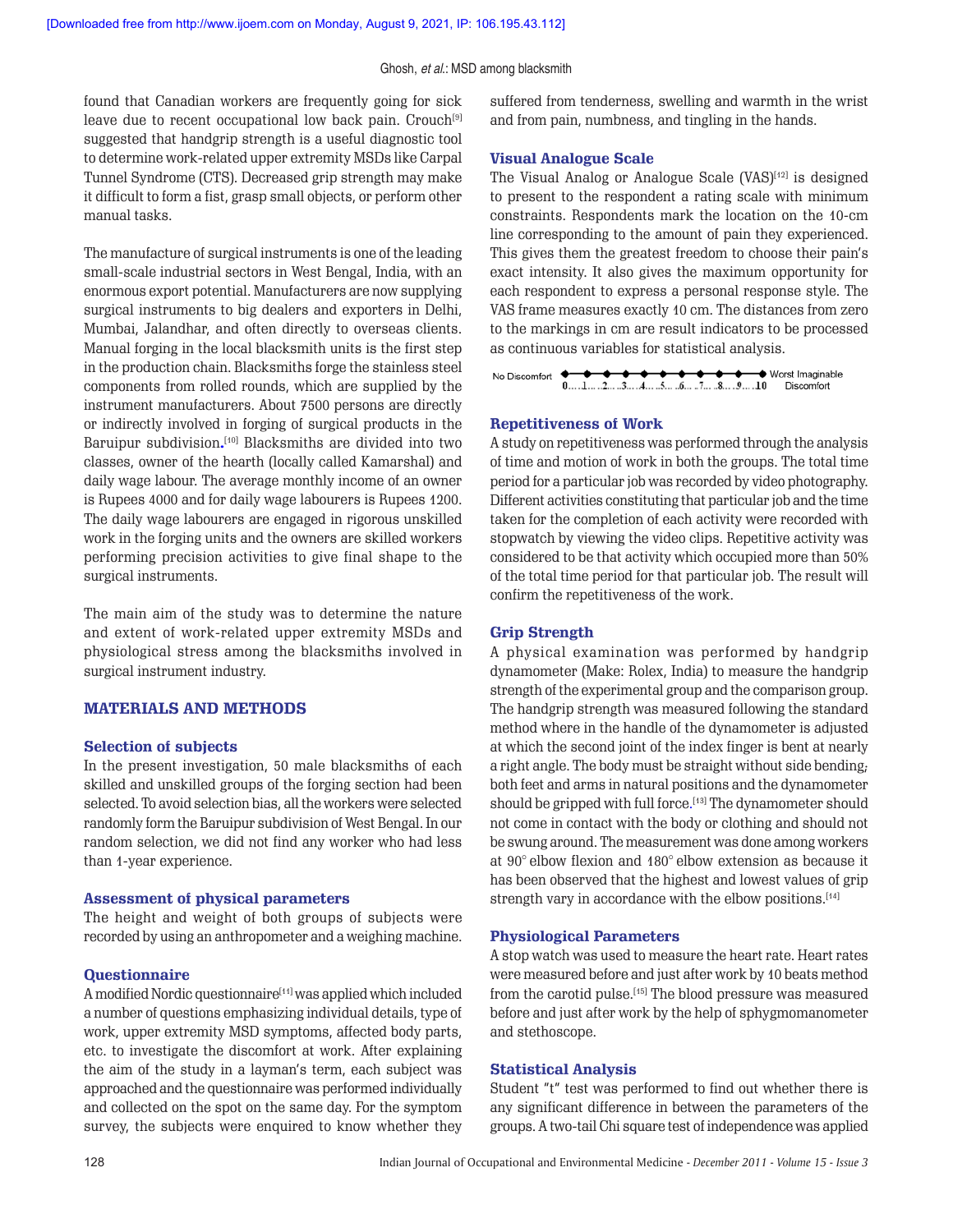to determine whether there is any significant association between the parameters measured. The computed  $\chi^2$  was next compared with the critical  $\chi^2$  value for the chosen level of significance (P< 0.05). Statistical analysis was performed using the statistical package PRIMER OF BIOSTATISTICS (Primer of Biostatistics 5.0.msi, Msi Version = 1.20.1827.0, Primer for Windows, Mc-Graw-Hill).

# **RESULTS**

The mean values of age and physical parameters (height, weight) of skilled and unskilled blacksmith subjects are shown in Table 1. The mean age of the skilled and unskilled was  $40.4 \pm 6.38$  years and  $37.6 \pm 5.21$ , respectively. The body height of the skilled and unskilled was  $168.16 \pm 11.23$  and  $166.32 \pm 10.13$ , respectively. The body weight of the skilled and unskilled was  $59.9 \pm 9.90$  and  $57.9 \pm 8.70$ , respectively.

The daily work scheduled including the mean duration of work per day and rest as well as the number of working days in a week and number of absent days in a week is mainly present in Table 2. It was observed that both the group of blacksmith (skilled and unskilled) works 6 days in a week. But the subjects of skilled blacksmith worked  $10.0 \pm 2.38$  h per day and got  $1.5 \pm 1.0$  h rest per day. However, the subjects of the unskilled blacksmith worked  $10.0 \pm 2.14$  h per day and got  $1.5 \pm 1.0$  h rest per day. The number of working days in a week among both skilled and unskilled blacksmith were 6 days in a week.

Table 3 shows the association between with discomfort and without discomfort feeling among the skilled and unskilled blacksmith workers. It was found that 66% (33) skilled and 80% (40) unskilled blacksmith workers are feeling discomfort. In this case, a significant association was observed between with discomfort and without discomfort feeling among the skilled and unskilled blacksmith workers.

|  |  |  |  |  |  | Table 1: General physical information of the workers |
|--|--|--|--|--|--|------------------------------------------------------|
|--|--|--|--|--|--|------------------------------------------------------|

| <b>Variables</b> | <b>Skilled blacksmith</b> | <b>Unskilled blacksmith</b> |
|------------------|---------------------------|-----------------------------|
|                  | <b>Mean (SD)</b>          | <b>Mean (SD)</b>            |
| Age (years)      | 40.4 ( $\pm$ 6.38)        | $37.6 (\pm 5.21)$           |
| Height (cm)      | $168.16 \ (\pm 11.23)$    | $166.32 \ (\pm 10.13)$      |
| Weight (kg)      | 59.9 ( $\pm$ 9.90)        | 57.9 ( $\pm$ 8.70)          |

|  |  |                                                          |  | Table 3: Associations of with discomfort and without discomfort |
|--|--|----------------------------------------------------------|--|-----------------------------------------------------------------|
|  |  | feeling between skilled and unskilled blacksmith workers |  |                                                                 |

| <b>Study groups</b>          | <b>Subjects</b><br>without<br>discomfort<br>feeling | <b>Subjects with</b><br>discomfort<br>feeling | $\gamma^2$ values | <b>Remarks</b> |  |
|------------------------------|-----------------------------------------------------|-----------------------------------------------|-------------------|----------------|--|
| <b>Skilled</b><br>hlacksmith | 17                                                  | 33                                            | 1.826             | Significant    |  |
| Unskilled<br>blacksmith      | 10                                                  | 40                                            |                   |                |  |

Intensity of pain among the skilled and unskilled blacksmith workers were measured by VAS rating. The Kruskal Wallis Test was performed to identify the deference of intensity of pain among the both group. By the statistical analysis of these data it was found that there is a significant difference of intensity of pain among the skilled and unskilled blacksmith workers [Table 4].

The feeling of discomfort in different body parts in each group (skilled and unskilled) of workers is shown in Table 5. From this study it was observed that feeling of discomfort in different body parts varied among the skilled and unskilled blacksmith workers. From Table 5, the most commonly affected regions among the skilled and unskilled blacksmith workers were lower back (skilled 65% and unskilled 80%), neck skilled 60% and unskilled 80%), hand (skilled 50% and unskilled 64%), wrist (skilled 20% and unskilled 50%), and shoulder (skilled 30 % and unskilled 36%).

In the surgical blacksmith, the repetitiveness of the main activity, i.e. hammering is shown in Table 6. It is observed that during a single cycle of  $129.5$  s ( $\pm$  0.31) work, the main activity (hammering) was performed for 71.5 s by skilled surgical blacksmith and 117.5 s by unskilled surgical blacksmith. So it has been show that the main activity performed by the surgical blacksmith was more than 50% of the work cycle. This indicates that both group of surgical blacksmith performs repetitive activities in their daily work schedule [Table 6].

The Table 7 shows the difference in general work nature among skilled and unskilled blacksmith. It observed that the unskilled blacksmith are using significantly higher weight of hammer (2.5 kg) with a higher frequency (120 hammering/min) than the skilled blacksmith in their daily life.

From Table 8 it is observed that there exists a significance difference in handgrip strength measured at 180° elbow

| Table 2: Mean duration of work and rest per day with average |  |  |  |  |
|--------------------------------------------------------------|--|--|--|--|
| number of working days in a week                             |  |  |  |  |

| <b>Workers</b>          | <b>Duration of</b><br>work<br>per day<br>(in hour) | <b>Duration</b><br>of rest<br>per day<br>(in hour) | Number of<br>absent in a<br>week<br>(in days) | Number of<br>working<br>days in a<br>week |
|-------------------------|----------------------------------------------------|----------------------------------------------------|-----------------------------------------------|-------------------------------------------|
| Skilled<br>blacksmith   | $10(\pm 2.38)$                                     | $1.5 (\pm 1.0)$                                    | $2.1 (\pm 1.08)$                              | 6                                         |
| Unskilled<br>blacksmith | $10 (\pm 2.14)$                                    |                                                    | $1.5 \ (\pm 1.0)$ $3.2 \ (\pm 2.18)$          | 6                                         |

**Table 4: Comparison of VAS rating among skilled and unskilled blacksmith workers**

| <b>Study groups</b>                       | <b>VAS</b> rating | <b>R</b> value    | <b>Kruskal Wallis test</b> |
|-------------------------------------------|-------------------|-------------------|----------------------------|
| Skilled (G,)<br>blacksmith                | $6.84 \pm 1.35$   | (R <sub>1</sub> ) | $H = 6.450 P < 0.05$       |
| Unskilled (G <sub>2</sub> )<br>blacksmith | $7.56 \pm 1.46$   | (R <sub>2</sub> ) |                            |
|                                           |                   |                   |                            |

VAS: Visual Analogue Scale

Indian Journal of Occupational and Environmental Medicine - *December 2011* - *Volume 15* - *Issue 3* 129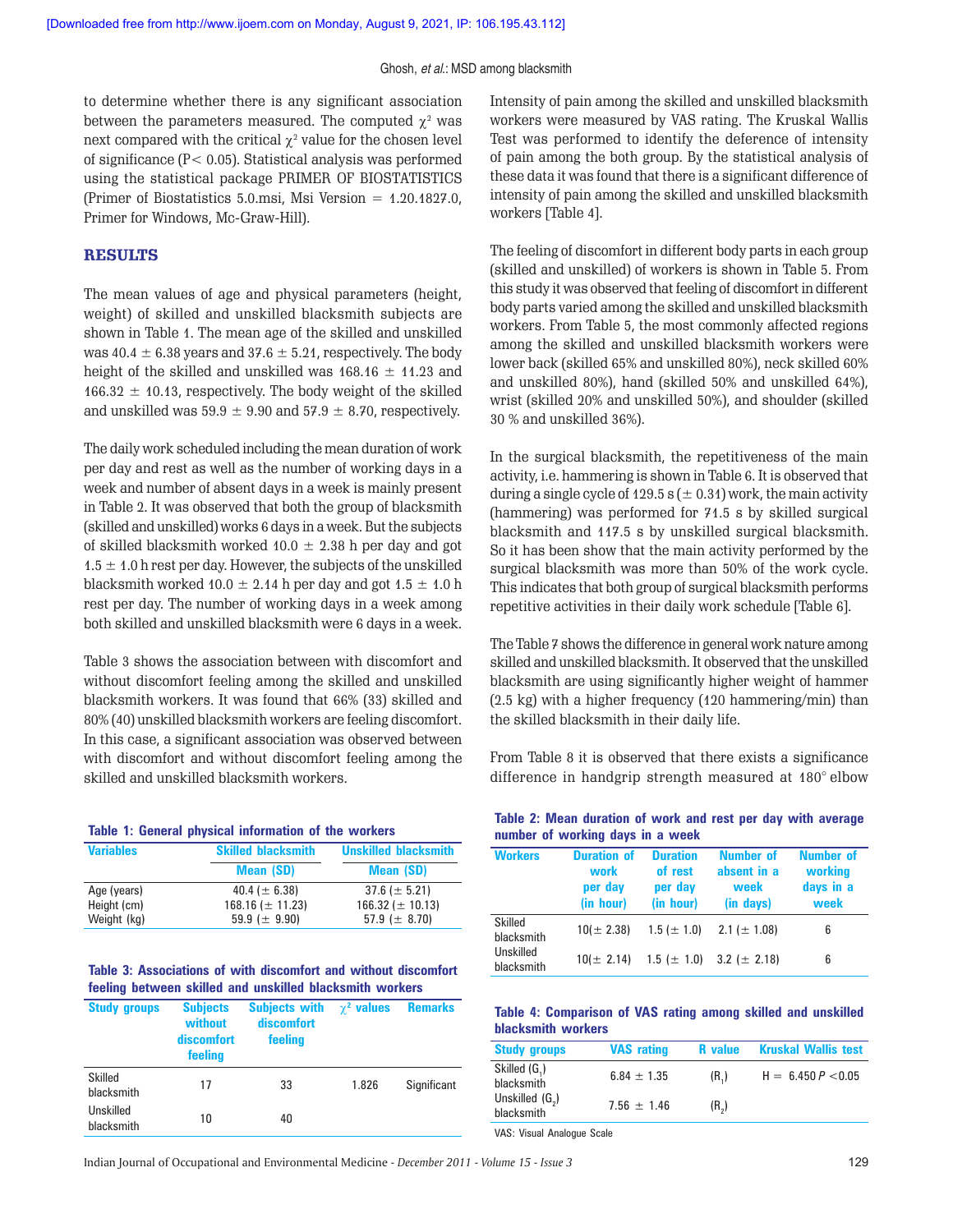## **Table 5: Discomfort feeling (pain) at different body parts among skilled and unskilled blacksmith workers.**

| <b>Number of</b>    |             |                 | <b>Different body parts</b> |                     |          |
|---------------------|-------------|-----------------|-----------------------------|---------------------|----------|
| affected<br>workers | <b>Neck</b> | <b>Shoulder</b> | <b>Wrist</b>                | <b>Hand</b>         | Low back |
| Skilled             | 30 (60%)    | 15 (30%)        |                             | $10(20\%)$ 25 (50%) | 33 (65%) |
| Unskilled           | 40 (80%)    | 18 (36%)        | 25 (50%) 32 (64%)           |                     | 40 (80%) |

## **Table 6: Average repetitiveness of work activities among skilled and unskilled blacksmith.**

| <b>Group</b>         | <b>Main</b><br>activity | <b>Time taken</b><br>for<br>main activity<br>(in sec)<br><b>Mean (SD)</b> | <b>Total time</b><br>taken<br>for one work<br>cycle (in sec)<br><b>Mean (SD)</b> | <b>Repetitive</b> /<br>non-repetitive |
|----------------------|-------------------------|---------------------------------------------------------------------------|----------------------------------------------------------------------------------|---------------------------------------|
| Skilled<br>Unskilled | Hammering               | 71.5 ( $\pm$ 0.36)<br>117.5 ( $\pm$ 0.41)                                 | 129.5 ( $\pm$ 0.31)                                                              | Repetitive<br>Repetitive              |

### **Table 7: General work nature among skilled and unskilled blacksmith.**

| <b>Workers</b>             | <b>Skilled</b>                       | <b>Unskilled</b>                      | "t" value | <b>Remarks</b>             |
|----------------------------|--------------------------------------|---------------------------------------|-----------|----------------------------|
| Number of<br>hammering/min | 99.3 ( $\pm$ 3.25) 120 ( $\pm$ 4.38) |                                       | 26.061    | Significant<br>(P < 0.001) |
| Hammer<br>weight (kg)      |                                      | $0.9$ ( $\pm$ 0.88) 2.5 ( $\pm$ 1.22) | 7.517     | Significant<br>(P < 0.001) |

**Table 8: Relation between hand grip strength (in kg) of the skilled and unskilled blacksmith workers.**

| <b>Hand grip strength</b> |                           | At 90° elbow flexion At 180° elbow flexion |
|---------------------------|---------------------------|--------------------------------------------|
| Skilled blacksmith        | 43 ( $\pm$ 2.65)          | 42 ( $\pm$ 3.02)                           |
| Unskilled blacksmith      | 41 ( $\pm$ 2.34)          | $38 (\pm 2.75)$                            |
| t test                    | Significant $(P < 0.001)$ | Significant ( $P < 0.001$ )                |

|  |  |  |  |  |  | Table 9: Comparative study of physiological stress (heart rate) among skilled and unskilled blacksmith. |
|--|--|--|--|--|--|---------------------------------------------------------------------------------------------------------|
|  |  |  |  |  |  |                                                                                                         |

| <b>Activity</b> | Average just after work heart rate (beats/min) |                                   |                    | t value | P value |
|-----------------|------------------------------------------------|-----------------------------------|--------------------|---------|---------|
|                 | Skilled blacksmith $(n = 50)$                  | Unskilled blacksmith ( $n = 50$ ) | <b>Difference</b>  |         |         |
| Hammering       | 122.7 ( $\pm$ 9.0)                             | 131.1 ( $\pm$ 8.2)                | 8.40 ( $\pm$ 10.7) | 4.86    | < 0.001 |

extension between the subjects of both the groups. The skilled blacksmith had significantly higher handgrip strength than the unskilled blacksmith. Table 9 showed that there is a significant change in heart rate in between skilled and unskilled blacksmith.

# **DISCUSSION**

The results of this study revealed that the surgical blacksmiths are engaged in rigorous hand intensive jobs, so naturally they suffer from various MSDs primarily affecting the upper extremity.

It can be observed from the present study that work-related incidents affect different body parts of the blacksmiths. This has also lead to a high rate of workday loss. Previously, it has been observed that unskilled blacksmiths fail to keep their commitments because of absenteeism**.** [16] In the case of unskilled blacksmiths, the added disadvantage is low control over the task in an unhygienic working environment.<sup>[16]</sup>

The blacksmiths perform repetitive hammering jobs $[19]$  that give shape to the surgical instruments. This type of job not only requires skill but is also time consuming. Hammering jobs are responsible for most of the incidents. The significant correlation between the total number of incidents and total workdays lost in a year is an indicator of the fact that frequent incidents result in lost workdays.

From the statistical analysis it is evident that there is a significant association between positive and negative responses of discomfort feeling among the skilled and unskilled blacksmith workers. This suggests that the unskilled blacksmith workers engaged in hand intensive activities have to perform strenuous tasks repeatedly throughout the day, suffered the most, where as the skilled blacksmith workers suffered less.

It is also evident from the results that the unskilled blacksmith suffered from discomfort in the upper extremities in more number than the skilled blacksmith. Most commonly affected regions among the skilled and unskilled blacksmith workers were lower back (skilled 65% and unskilled 80%), neck skilled 60% and unskilled 80%), hand (skilled 50% and unskilled 64%), wrist (skilled 20% and unskilled 50%), and shoulder (skilled 30% and unskilled 36%).

It is found that the unskilled blacksmith workers had significantly higher intensity of pain feeling than the in the skilled blacksmith workers. Thus, it can be assumed that the job done by the unskilled blacksmith workers are extremely intense.

This finding can be supported further by the fact that the tasks performed by the unskilled blacksmith workers involve repetitive acceleration of hands with heavy hammer over sustained period of time. According to Silverstein et al.**,** [18] an activity is said to be repetitive if 50% of the work cycle involves similar motion patterns. This criterion of repetitiveness was satisfied in this study wherein the hammering activity covers 90.7% of the work cycle of unskilled blacksmith workers and 55.2% of the work cycle of skilled blacksmith workers. Thus,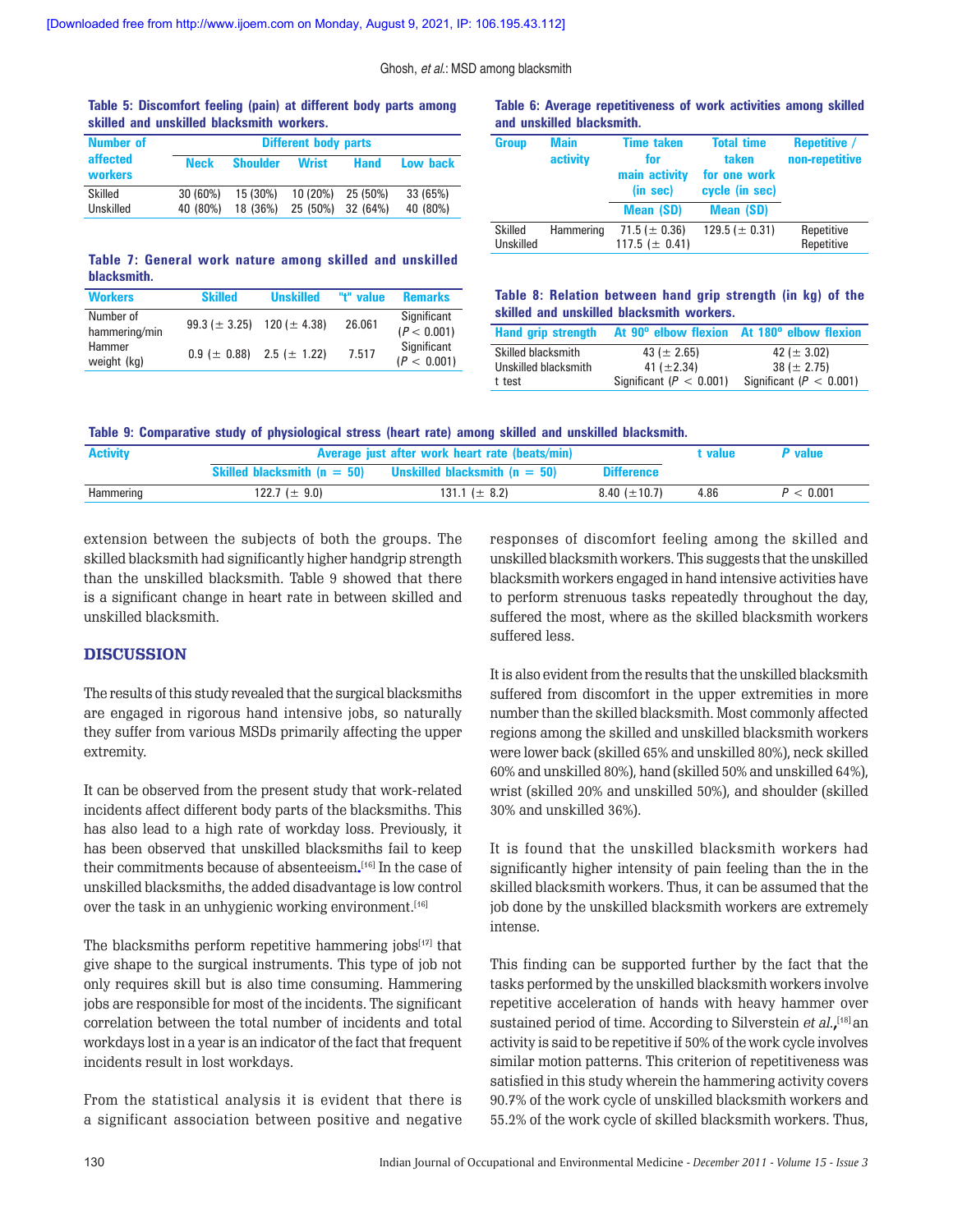high repetitiveness may be regarded as a causative factor for the development of MSD in upper limbs of the of the unskilled blacksmith workers predominantly

This type of job not only requires skill but is also timeconsuming. Hammering jobs are responsible for most of the incidents. The significant correlation between the total number of incidents and total workdays lost in a year is an indicator of the fact that frequent incidents result in lost workdays. Gangopadhyay *et al.*<sup>[19]</sup> also found that there is a significant difference in the total number of injuries occurring between the skilled and unskilled surgical blacksmiths. Thus, it can be said that the unskilled blacksmiths are more affected than the skilled ones. Among them, incidents are very predominant, the unskilled ones involved in the highest number of incidents.

The handgrip strength of the workers of both groups was measured at 90° elbow flexion and 180° elbow extension. A significant difference in handgrip strength at both positions was observed between the subjects of both the groups. The skilled ones had significantly higher handgrip strength than the unskilled ones.

Therefore, all the results when aggregated together provide a fairly clear indication of the fact that the unskilled blacksmiths are more liable to suffer from MSD of the upper limb than the skilled ones.

From this study it can be concluded that the surgical blacksmiths are constantly engaged in highly repetitive hand intensive jobs and by performing such strenuous jobs for several years, they suffer from discomfort feeling at the upper extremities like the hands, wrists, fingers and shoulder region. The feeling gets aggravated with prolonged work, injuries followed by a decrease in the handgrip strength, and inability in grasping objects. The finger is the most affected portion of the body, followed by the hand, wrist, eye, face, leg and back. In both skilled and unskilled blacksmiths, the primary types of injuries are burns or scalds and scratches or abrasions. All these factors consequently may lead to the development of MSD at the upper limbs of the surgical blacksmiths.

## **CONCLUSION**

The present investigation reveals that surgical blacksmiths are highly affected by upper extremity disorder. As a consequence, they suffer from injuries affecting different body parts. Furthermore, these injuries contribute to a high rate of lost workdays. It also proved that the unskilled blacksmiths are more sufferer than the skilled blacksmiths. The demand– control model of Karasek<sup>[20]</sup> suggests that persons involved in highly skilled occupations, such as assembly fitters or call operators, can handle this type of situation. Difficulties in withstanding this kind of physical and mental strain may

be the cause of uncontrollable absenteeism. Thus, it can be concluded that the unskilled blacksmiths are highly stressed in their occupation due to the work nature, which also affects their health, productivity and overall work performance.

## **ACKNOWLEDGEMENT**

The authors express their sincere gratitude to the blacksmiths who rendered immense co-operation during the completion of this study.

## **REFERENCES**

- 1. Andersson GB. The epidemiology of spinal disorders. In: Frymoyer JW, editor. The adult spine: Principles and practice. 2<sup>nd</sup> ed. Philadelphia: Lippincott-Raven Press; 1997. p. 93-141.
- 2. Levy BS, Wegman DH. Occupational Health-Recognizing and Preventing Work- Relating Disease and Injury.  $4<sup>th</sup>$  ed. Philadelphia: Lippincott Williams and Wilkins; 2000. p. 3-6.
- 3. National Institute for Occupational Safety and Health. Musculoskeletal Disorders and Workplace Factors. In: Bernard BP, ed. Cincinnati OH: 1997.
- 4. Anderson CK, Chaffin DB, Herrin GD. A study of lumbosacral orientation under varied static loads. Spine 1986;11:456-62.
- 5. Mcgill SM, Norman RW. Dynamically and statistically determined low back moments during lifting. J Biomech 1985;18:877-88.
- 6. Sartorio F, Vercelli S, Ferreiro G, D'Angelo F, Migliaris M, Franchignoni M. Work related musculoskeletal disorder in dental professionals. Prevalence and risk factors. G Ital Med Lav Ergon 2005;27:165-9.
- 7. Muggleton JM, Allen R, Chappel PH. Hand and arm injuries associated with repetitive manual work in industry: A review of disorders, risk factors and preventive measures. Ergonomics 1999;42:714-39.
- 8. Truchon M, Côté D, Fillion L, Arsenault B, Dionne C. Low-back-pain related disability: An integration of psychological risk factors into the stress process model. Pain 2008;137:564-73.
- 9. Crouch T. Obtaining an Accurate Diagnosis. In: Carpal Tunnel Syndrome and Repetitive Stress Injuries: The Comprehensive Guide to Prevention, Treatment and Recovery. 1<sup>st</sup> ed. Berkeley: North Atlantic Books; 1996. p. 23-7.
- 10. Roy SK. Diagnostic study report on surgical cluster at Baruipur, 24 south Parganas Kolkata, West Bengal: Small Industries Service Institute; 2003.
- Kuorinka I, Johnson B, Kilbom B, Vinterberg A, Biering M, Sorenson F, et al. Standardized Nordic Questionnaire for the analysis of musculoskeletal symptoms. Appl Ergon 1987;18:233-7.
- 12. Thomeé R, Grimby G, Wright BD, Linacre JM. Rasch analysis of Visual Analog Scale measurements before and after treatment of patellofemoral pain syndrome in women. Scand J Rehabil Med 1995;27:145-51.
- 13. MacDermid JC, Kramer JF, Woodbury MG, McFarlane RM, Roth JH. Interrater reliability of pinch and grip strength measurements in patients with cumulative trauma disorders. J Hand Ther 1994;7:10-4.
- 14. Su CY, Lin JH, Chien TH, Cheng KF, Sung YT. Grip strength: Relationship to shoulder position in normal subjects. Arch Phys Med Rehabil 1994;75:812-5.
- 15. Astrand I, Rodahl K. Textbook of work physiology. New York: McGraw-Hill; 1986. p. 354.
- 16. Basu J, Gangopadhyay S, Ghosh T, Ghoshal G, Das T. A study on workstress and factors of dissatisfaction of the blacksmiths resulting due to the difference in technology level with the upper links of the production chain in surgical instrument industry of West Bengal. In Proceedings of International Ergonomics Conference HWWE 2005, Indian Institute of Technology, Guwahati, India: Allied Publishers Private Limited; 1986. p. 110.
- 17. Ghosh T, Gangopadhyay S. A Study on Work-Related Disorders of